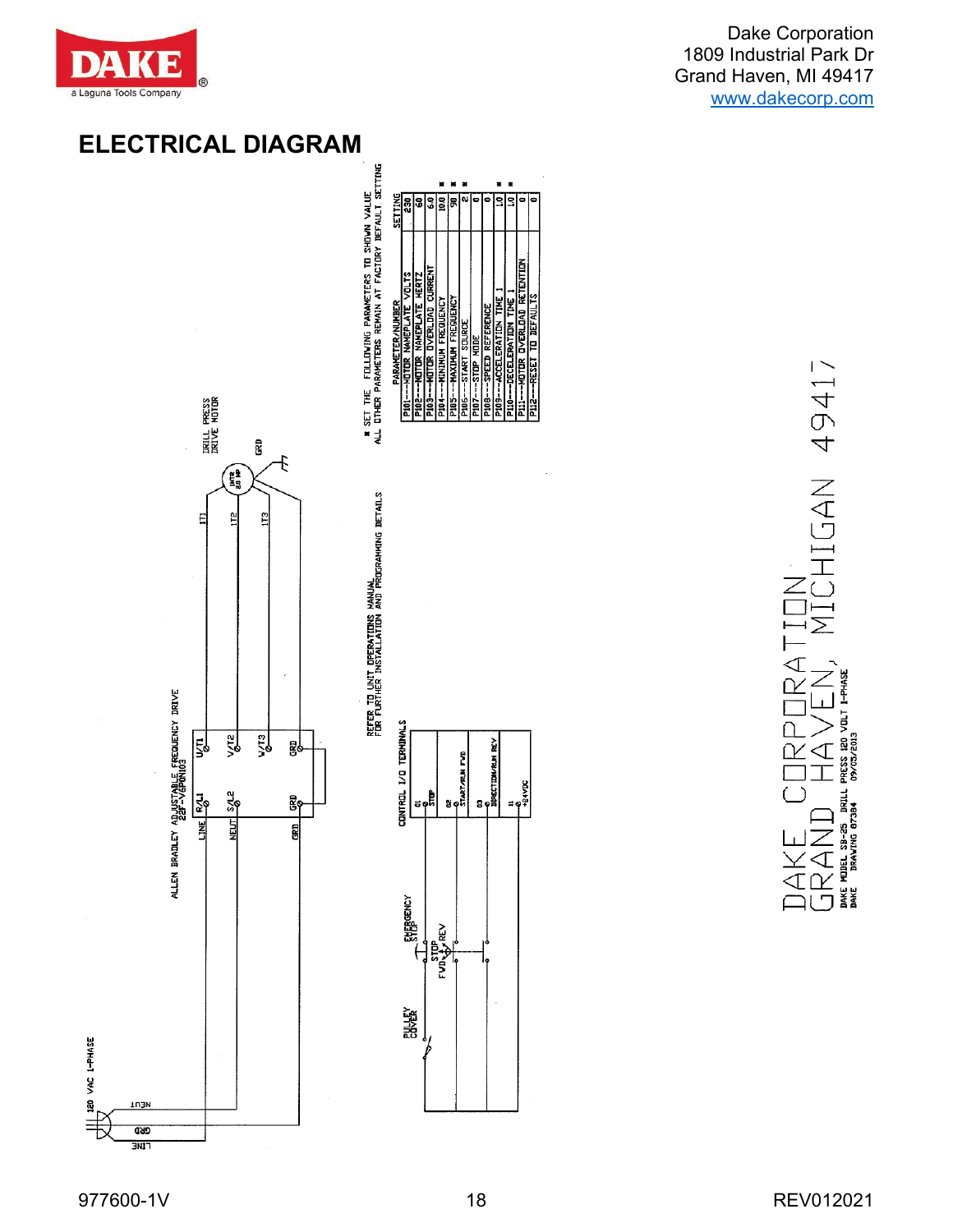

Dake Corporation 1809 Industrial Park Dr Grand Haven, MI 49417 [www.dakecorp.com](http://www.dakecorp.com/)

## **EXPLODED VIEWS & PART LISTS**

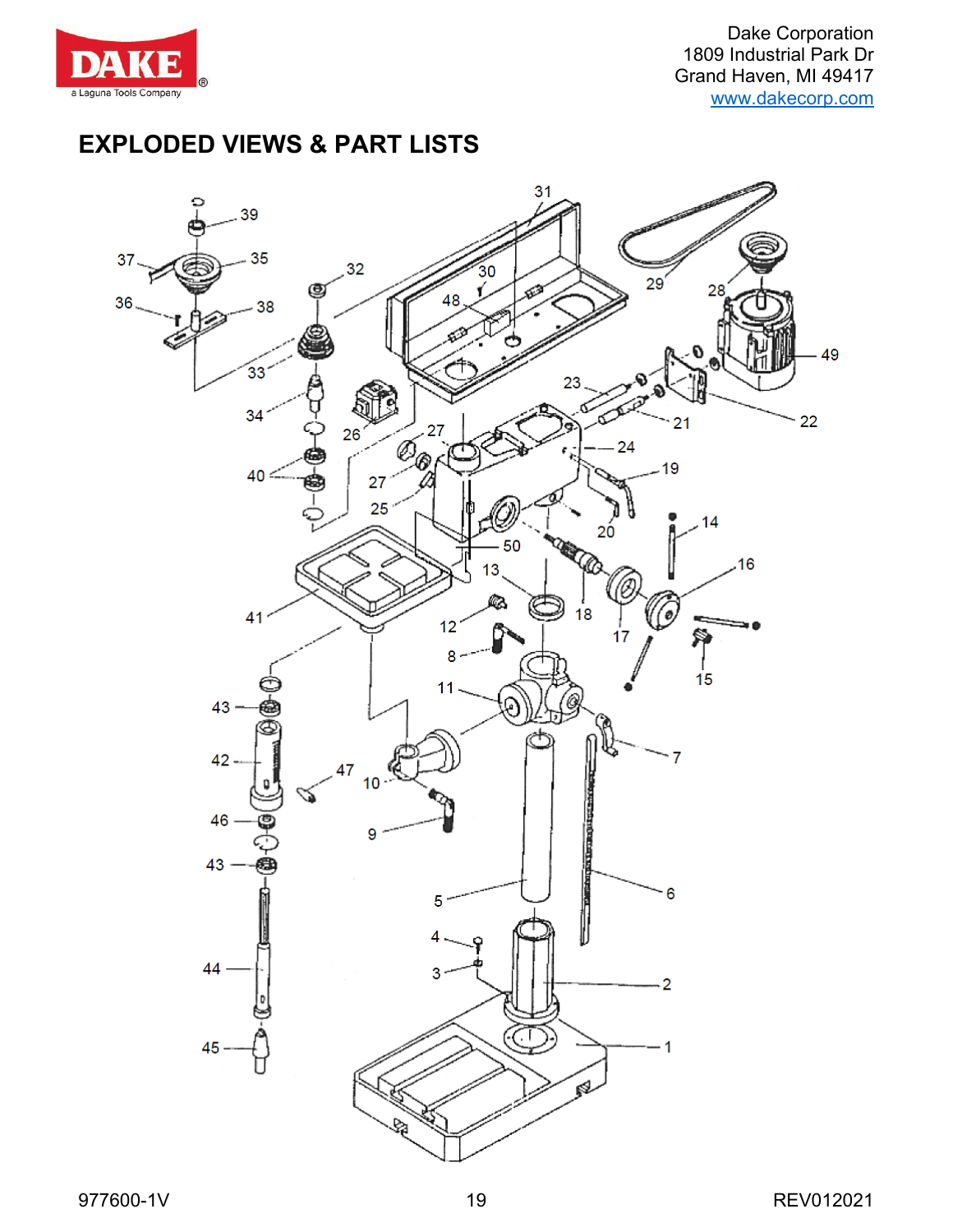



| Item No.       | <b>Part Description</b>    | Part No. |
|----------------|----------------------------|----------|
| 1              | <b>Base</b>                | 301040   |
| $\overline{2}$ | Flange                     | 301042   |
| 3              | Spring Washer (4x)         | 13mm     |
| 4              | Screw (M13 x 16mm L)       | 300999   |
| 5              | Column                     | 301044   |
| 6              | Rack                       | 301047   |
| 7              | Handle                     | 301048   |
| 8              | <b>Clamp Bolt</b>          | 301049   |
| 9              | <b>Clamp Bolt</b>          | 301051   |
| 10             | <b>Table Arm</b>           | 301052   |
| 11             | <b>Table Bracket</b>       | 301055   |
| 12             | Worm                       | 301056   |
| 13             | Collar                     | 301057   |
| 14             | Feed Handle (3x)           | 301059   |
| 15             | Lock Handle                | 301070   |
| 15A            | <b>Lock Screw</b>          | 302818   |
| 16             | <b>Feed Head</b>           | 301069   |
| 17             | <b>Spindle Scale</b>       | 301071   |
| 18             | <b>Feed Shaft</b>          | 301073   |
| 19             | <b>Belt Adjust Handle</b>  | 301075   |
| 20             | <b>Wing Bolt</b>           | 301077   |
| 21             | Road $-$ A                 | 301079   |
| 22             | <b>Motor Plate</b>         | 301081   |
| 23             | Road $ B$                  | 301082   |
| 24             | Head                       | 301060   |
| 25             | <b>Spring Base</b>         | N/A      |
| 26             | Switch                     | 301061   |
| 27             | Spring & Cap               | 301063   |
| 28             | <b>Motor Pulley</b>        | 301065   |
| 29             | <b>Belt</b>                | 301066   |
| 30             | Screw (4x)                 | 300998   |
| 31             | <b>Pulley Cover</b>        | 301067   |
| 32             | <b>Insert Pulley Nut</b>   | 301085   |
| 33             | <b>Spindle Pulley</b>      | 301088   |
| 34             | <b>Insert Pulley Shaft</b> | 302218   |
| 35             | <b>Middle Pulley</b>       | 301089   |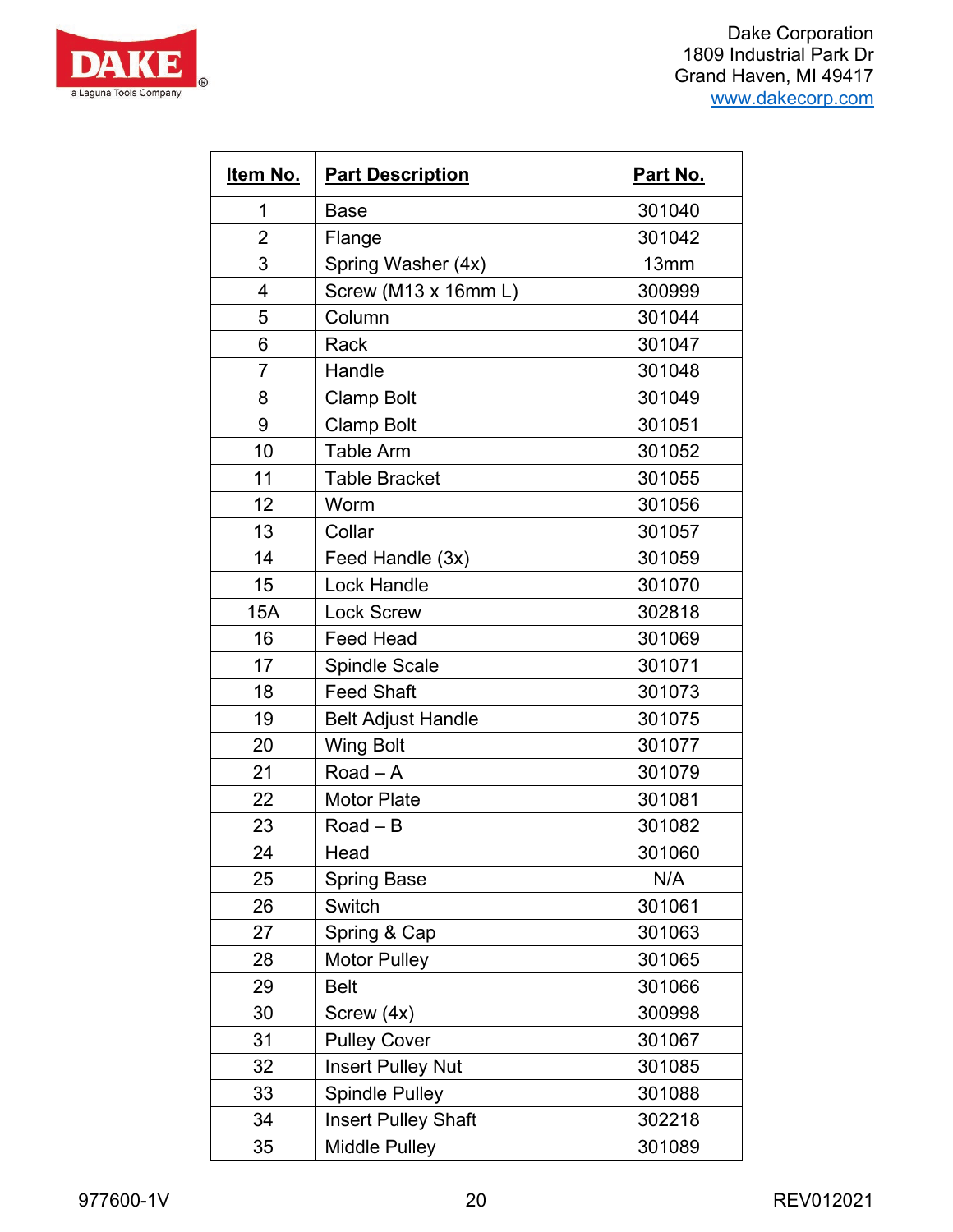



| <u>ltem No.</u> | <u>Part Description</u>            | <u>Part No.</u> |
|-----------------|------------------------------------|-----------------|
| 36              | Screw & Spring (2x)                | 301092          |
| 37              | Belt A23                           | 301093          |
| 38              | <b>Middle Pulley Shaft</b>         | 301094          |
| 39              | Bearing 6203Z                      | 300987          |
| 40              | Bearing 6203Z                      | 300987          |
| 41              | Table                              | 301095          |
| 42              | Quill                              | 301098          |
| 43              | Bearing                            | 300990          |
| 43              | Bearing                            | 300989          |
| 44              | Spindle                            | 301099          |
| 45              | Arbor                              | 301101          |
| 46              | Seal                               | N/A             |
| 47              | Wedge                              | 301104          |
| 48              | <b>Belt Cover Interlock Switch</b> | 300992          |
| 49              | Motor                              | 300996          |
| 50              | <b>Plexiglass Chuck Guard</b>      | 300995          |
| N/A             | Chuck (16mm)                       | 301966          |
| N/A             | Key (16mm)                         | 301967          |

### **Additional Parts:**

| Item No. | <b>Part Description</b>    | Part No. |
|----------|----------------------------|----------|
|          | <b>Top Cover</b>           | 87377    |
| 2        | <b>Drive Unit</b>          | 302704   |
| 3        | <b>E-Stop Name Plate</b>   | 301904   |
| 4        | <b>E-Stop Button</b>       | 716538   |
| 5        | <b>Back Mounting Plate</b> | 87378    |
| 6        | <b>Bracket</b>             | 87382    |
|          | <b>Selector Name Plate</b> | 302746   |
| 8        | <b>Selector Switch</b>     | 302730   |
|          | <b>Switch Mounting Box</b> | 87379    |